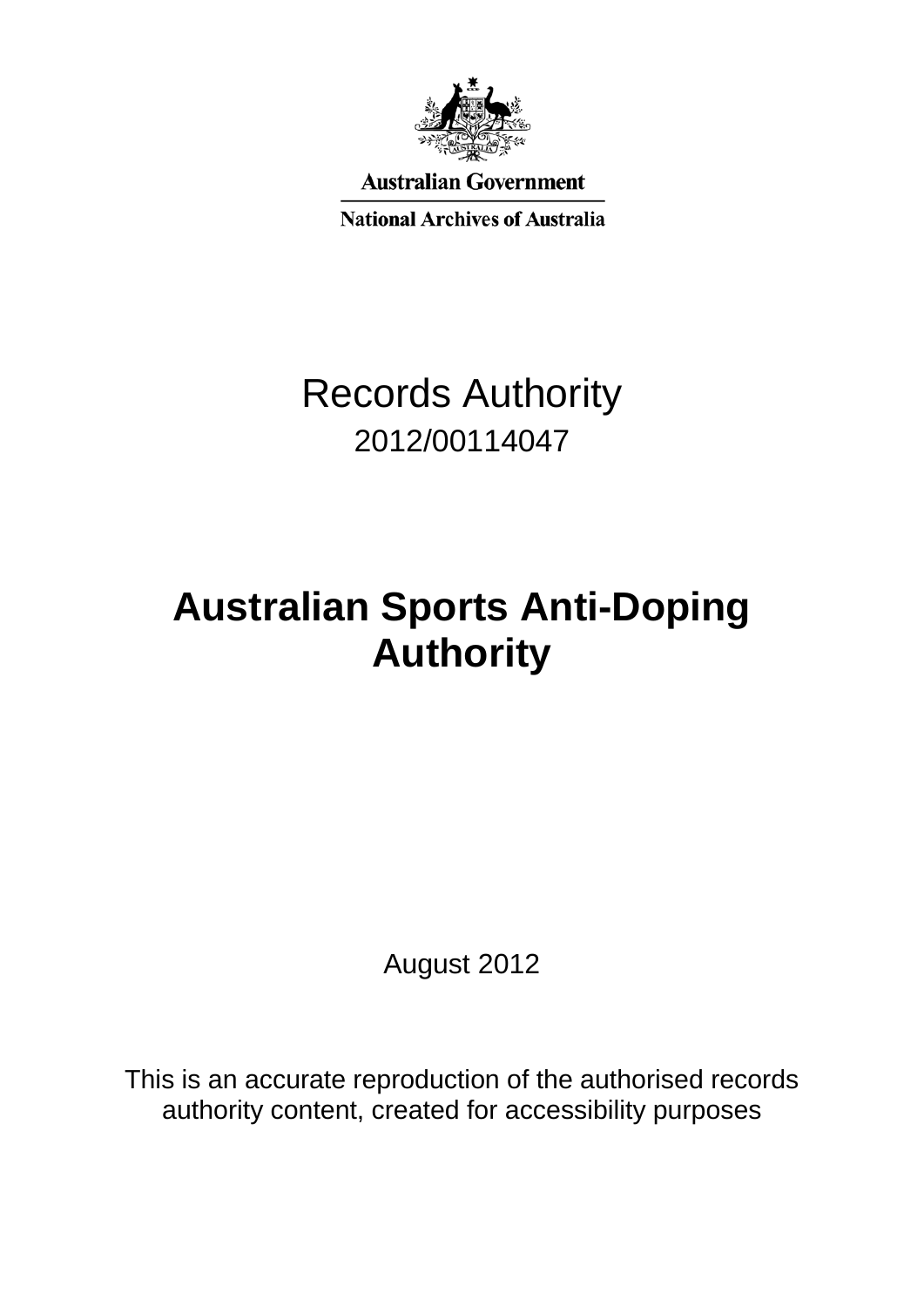#### **CONTENTS**

© Commonwealth of Australia 2012

This work is copyright. Apart from any use as permitted under the *Copyright Act 1968,* no part may be reproduced by any process without prior written permission from the National Archives of Australia. Requests and inquiries concerning reproduction and rights should be directed to the Publications Manager, National Archives of Australia, PO Box 7425, Canberra Mail Centre ACT 2610, Australia.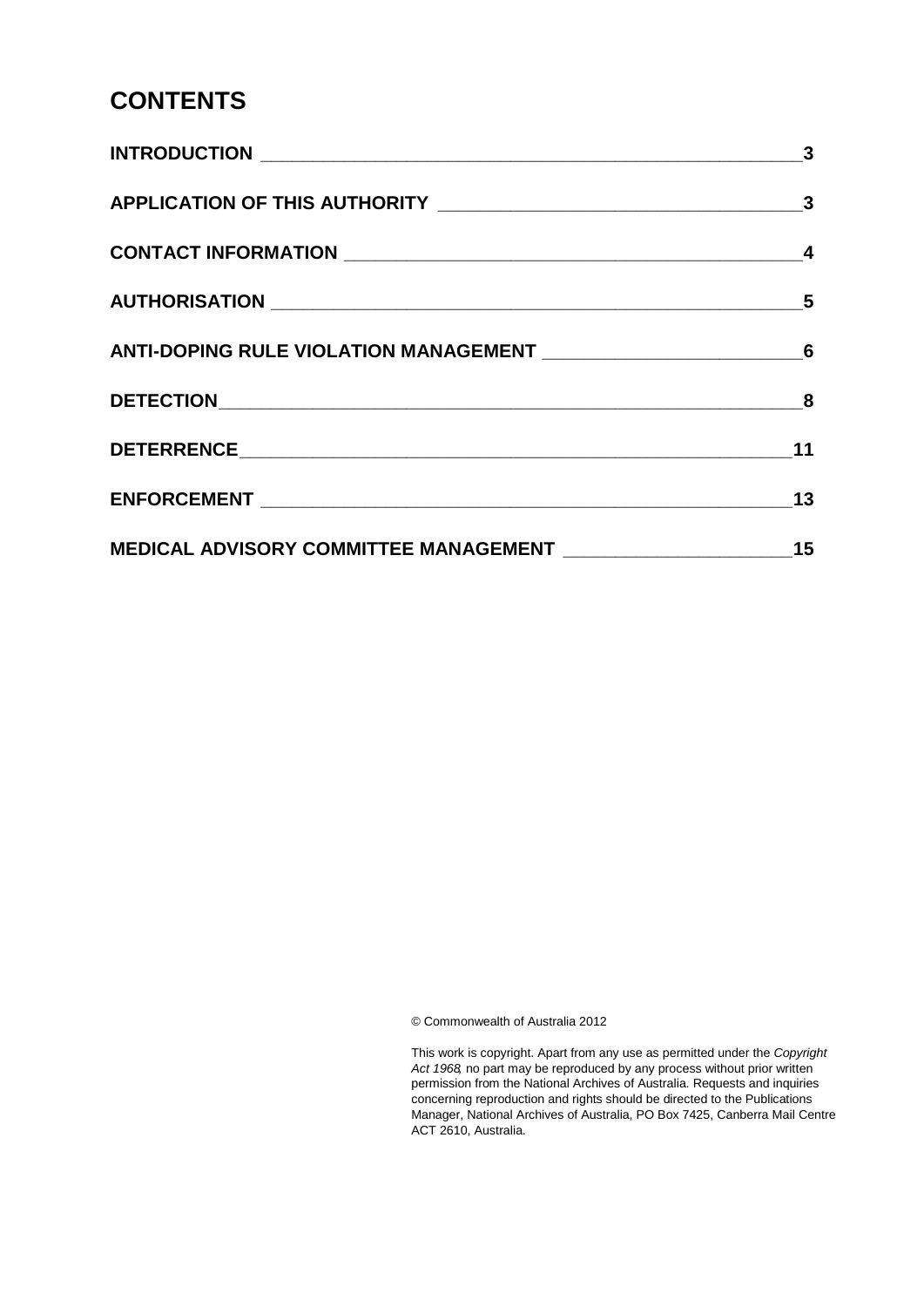#### **INTRODUCTION**

The Australian Sports Anti-Doping Authority (ASADA) and the National Archives of Australia have developed this Records Authority to set out the requirements for keeping or destroying records for the core business areas of Anti-Doping Rule Violation Management, Detection, Deterrence, Enforcement and Medical Advisory Committee Management. It represents a significant commitment on behalf of ASADA to understand, create and manage the records of its activities.

This Authority is based on the identification and analysis of the business of ASADA. It takes into account the agency's legal and organisational records management requirements, and the interests of stakeholders, the agency and the National Archives of Australia.

The Authority sets out those records that need to be retained as national archives and specifies the minimum length of time that temporary records need to be kept. This Authority gives ASADA permission under the *Archives Act 1983*, for the destruction of the temporary records described after the minimum retention period has expired. Retention periods for these temporary records are based on: an assessment of business needs; broader organisational accountability requirements; and community expectations. They are approved by the National Archives of Australia on the basis of information provided by the agency.

As changes in circumstances may affect future records management requirements, the periodic review of this Authority is recommended. All amendments must be approved by the National Archives.

#### **APPLICATION OF THIS AUTHORITY**

- 1. This Authority supersedes class 10.5 relating to the Sports Drug Program in Records Authority RDA 1243 (1996). The superseded class cannot be used by ASADA after the date of issue of this Authority.
- 2. This Authority is to be used to determine how long records must be kept. Records are matched to the relevant core business and records class in the Authority.
	- Where the minimum retention period has expired and the records are not needed for agency business they should be destroyed as authorised in this Authority.
	- Records that have not reached the minimum retention period must be kept until they do.
	- Records that are identified as Retain as National Archives (RNA) are to be transferred to the National Archives of Australia for preservation.
- 3. The retention period for test samples is determined by the World Anti-Doping Code (WADA Code) issued by the World Anti-Doping Agency (WADA).
- 4. This Authority should be used in conjunction with general records authorities such as:
	- the Administrative Functions Disposal Authority (AFDA) and/or AFDA Express issued by the National Archives to cover business processes and records common to Australian Government agencies;
	- General Records Authority (31) for source (including original) records that have been copied, converted or migrated.
- 5. The Normal Administrative Practice (NAP) provision of the *Archives Act 1983* gives agencies permission to destroy certain records without formal authorisation. This usually occurs where records are duplicated, facilitative or for short-term use only. NAP does not replace arrangements agreed to in this Authority but can be used as a tool to assist in identifying records for destruction together with an agency's Records Authority or Authorities, and with AFDA and AFDA Express. The National Archives recommends that agencies develop and implement a Normal Administrative Practice policy. Advice and guidance on destroying records as a normal administrative practice and on how to develop an agency NAP policy is available from the National Archives' website at **[www.naa.gov.au](http://www.naa.gov.au/)**
- 6. Records that are reasonably likely to be needed as evidence in a current or future judicial proceeding or are subject to a request for access under the *Archives Act 1983,* the *Freedom of Information Act 1982* or any other relevant Act must not be destroyed until the action has been completed.
- 7. Records subject to a disposal freeze must not be destroyed until the freeze has been lifted. Further information about disposal freezes and whether they affect the application of this Authority is available from the National Archives website at **[www.naa.gov.au.](http://www.naa.gov.au/)**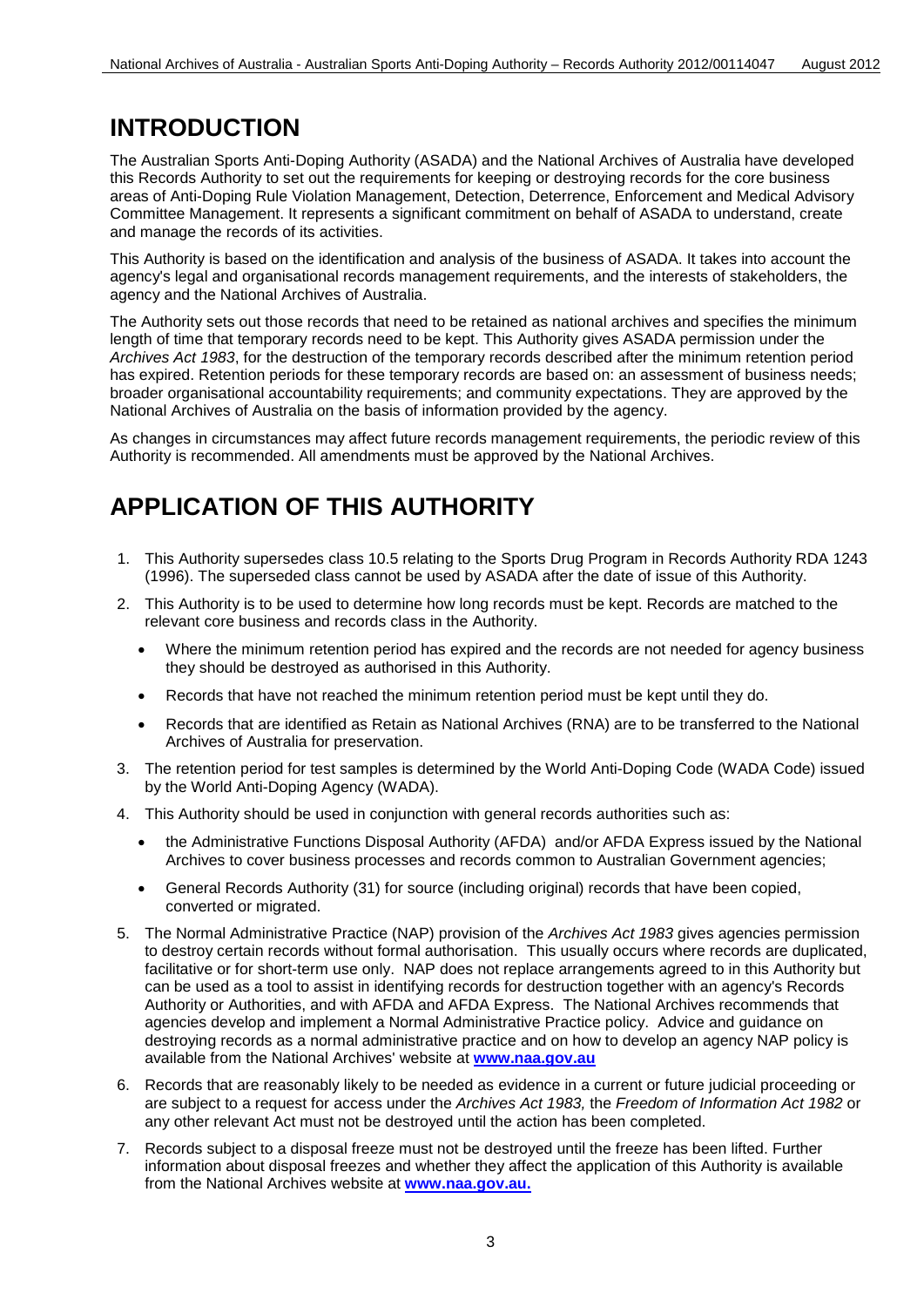- 8. Where the method of recording information changes (for example from a manual system to an electronic system, or when information is migrated from one system to a new system) this authority can still be applied, providing the records document the same core business. The information must be accessible for the period of time prescribed in this Authority. ASADA will need to maintain continuing access to the information, including digital information, for the periods prescribed in this records authority or until the information is transferred into the custody of the National Archives.
- 9. In general, retention requirements indicate a minimum period for retention. ASADA may extend minimum retention periods if it considers that there is an administrative need to do so, without further reference to the National Archives. Where ASADA believes that its accountability will be substantially compromised because a retention period or periods are not adequate, it should contact the National Archives for review of the retention period.
- 10. Records coming within 'Retain as national archives' classes in this Authority have been determined to be part of the archival resources of the Commonwealth under section 3C of the *Archives Act 1983*. The determination of Commonwealth records as archival resources of the Commonwealth obliges agencies to transfer the records to the National Archives when they cease to be current and, in any event, within 15 years of the records coming into existence, under section 27 of the *Archives Act 1983*.
- 11. Records in the care of agencies should be appropriately stored, managed and preserved. Agencies need to meet this obligation to ensure that the records remain authentic and accessible over time. Under Section 31 of the *Archives Act 1983*, access arrangements are required for records that become available for public access including those records that remain in agency custody.
- 12. Appropriate arrangements should be made with the National Archives when records are to be transferred into custody. The National Archives accepts for transfer only those records designated as national archives.
- 13. Advice on how to use this Authority is available from the ASADA records manager. If there are problems with the application of the Authority that cannot be resolved, please contact the National Archives.

## **CONTACT INFORMATION**

For assistance with this authority or for advice on other records management matters, please contact National Archives' Agency Service Centre.

Queen Victoria Terrace Tel: (02) 6212 3610 Parkes ACT 2600 Fax: (02) 6212 3989 Canberra Mail Centre ACT 2610 Website: **[www.naa.gov.au](http://www.naa.gov.au/)**

PO Box 7425 Email: **[recordkeeping@naa.gov.au](mailto:recordkeeping@naa.gov.au)**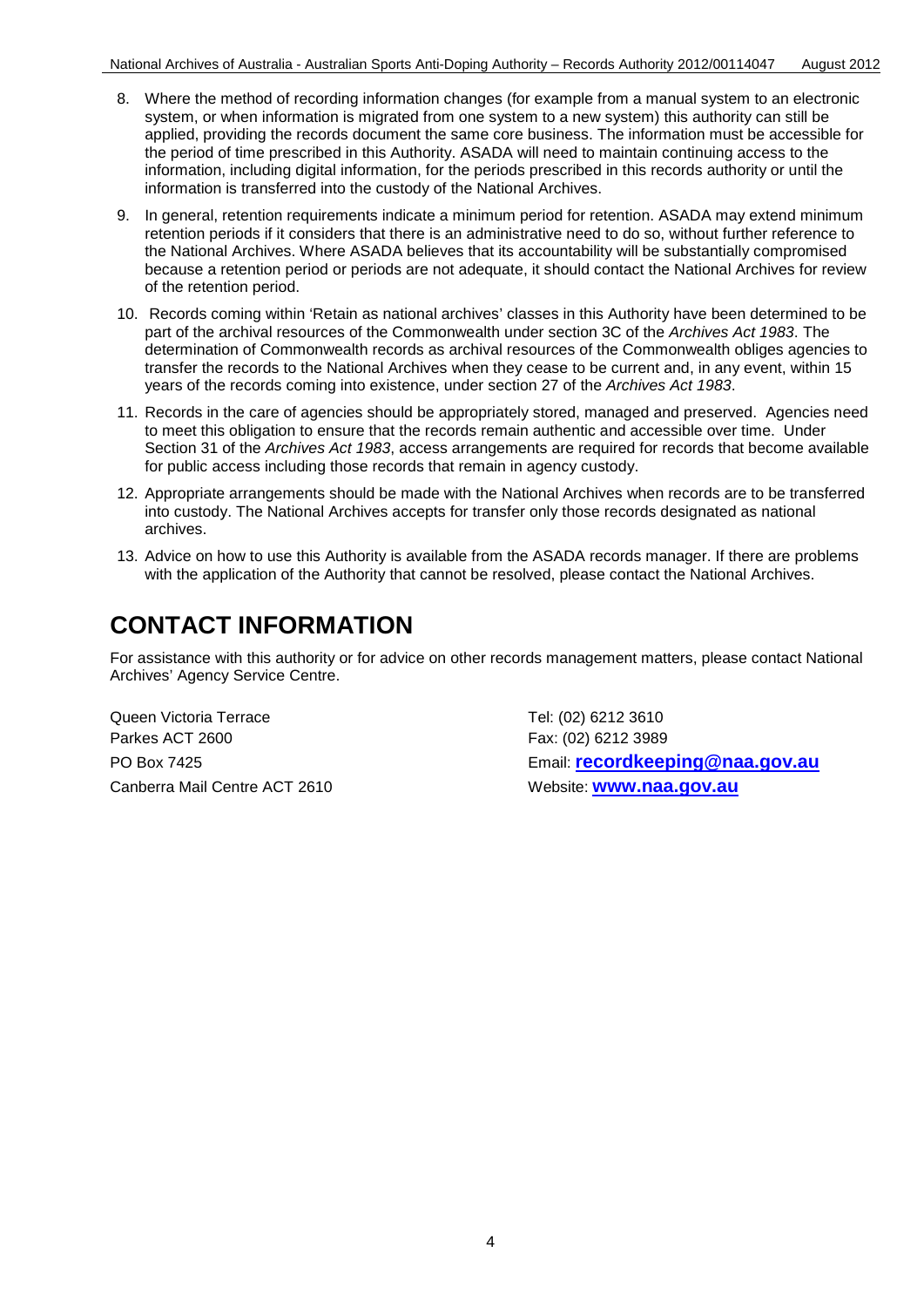## **AUTHORISATION**

#### **RECORDS AUTHORITY 2012/00114047**

| Person to whom notice of |
|--------------------------|
| authorisation is given:  |

Aurora Andruska Chief Executive Officer Australian Sports Anti-Doping Authority PO Box 1744 Fyshwick ACT 2609

| <b>Purpose:</b>     | Authorises arrangements for the disposal of records in accordance with<br>Section 24(2)(b) of the Archives Act 1983.                                                                            |
|---------------------|-------------------------------------------------------------------------------------------------------------------------------------------------------------------------------------------------|
|                     | Determines records classed as 'Retain as national archives' in this<br>Records Authority to be part of the archival resources of the<br>Commonwealth under section 3C of the Archives Act 1983. |
|                     |                                                                                                                                                                                                 |
| <b>Application:</b> | All core business records relating to Anti-Doping Rule Violation<br>Management, Detection, Deterrence, Enforcement, Medical Advisory<br><b>Committee Management</b>                             |
|                     |                                                                                                                                                                                                 |

This authority gives permission for the destruction, retention or transfer to the National Archives of Australia of the records described. This authority will apply only with the consent of the agency currently responsible for the business documented in the records described.

Authorised by **Date of issue:** 

David Fricker 2012 Director-General National Archives of Australia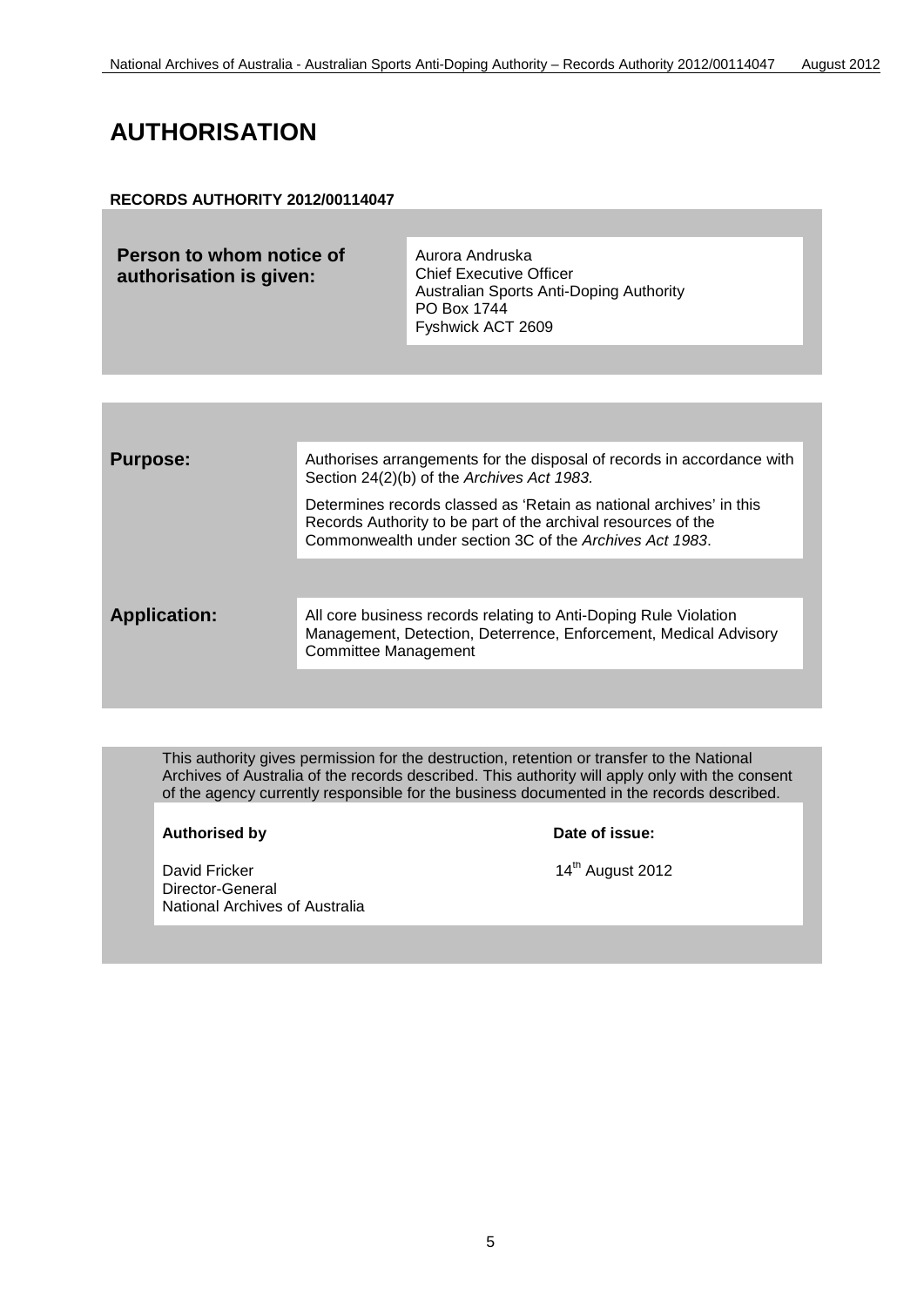#### **ANTI-DOPING RULE VIOLATION MANAGEMENT**

The core business of convening of panels such as the Anti-Doping Rule Violation Panel (ADRVP) to make findings on possible anti-doping rule violations, maintaining a register of such findings and making recommendations about the consequences of such findings. The activities associated with anti-doping rule violation management include:

- adopting and maintaining a Charter for the conduct of panel business and processes;
- complying with legislative and regulatory standards or requirements;
- regular meetings involving the panel's activities;
- management of panels to assess violations;
- managing membership to violation assessment panels including appointments, separations, administering members' disclosure of interest and members' remuneration arrangements.:
- establishing and maintaining a register of findings;
- development of internal and external reports.

*For the management of issues relating to detecting the use of banned substances and methods, use DETECTION.*

*For the management of enforcement issues relating to anti-doping rule violations, use ENFORCEMENT.*

*For public addresses or presentations by the agency head relating to the role and activities of the agency, use DETERRENCE.*

*For the management of panel representatives on government bodies, use AFDA/AFDA Express - GOVERNMENT RELATIONS.*

*For legal matters relating to anti-doping rule violation issues, use AFDA/AFDA Express - LEGAL SERVICES.*

*For using and maintaining data held in the panel's electronic business systems, use AFDA/AFDA Express - TECHNOLOGY & TELECOMMUNICATIONS.*

*For data matching records, use GDA 24 DATA MATCHING RECORDS.*

| <b>Class no</b> | <b>Description of records</b>                                                                                                                                                                                                                                                                                                                                                                                                                                                                                                                                                | <b>Disposal action</b>                                                                              |
|-----------------|------------------------------------------------------------------------------------------------------------------------------------------------------------------------------------------------------------------------------------------------------------------------------------------------------------------------------------------------------------------------------------------------------------------------------------------------------------------------------------------------------------------------------------------------------------------------------|-----------------------------------------------------------------------------------------------------|
| 60990           | Records documenting:<br>panel athlete or athlete support personnel case files relating to panel<br>decisions or recommendations that are precedent-setting and/or draw<br>extensive public reaction;<br>master set of panel Charter or procedural manuals and handbooks<br>detailing panel processes and procedures;<br>panel agenda and meeting notes;<br>recommendations, decisions and reports on anti-doping rule violations<br>that are precedent-setting and/or draw extensive public reaction;<br>register of findings;<br>panel member appointments and separations. | Retain as<br>national archives                                                                      |
| 60991           | Records documenting:<br>panel athlete or athlete support personnel case files relating to panel<br>decisions or recommendations that are not precedent-setting and do<br>not draw extensive public reaction;<br>routine recommendations, decisions and reports on anti-doping rule<br>violations.<br>[For cases, recommendations and decisions that are precedent-setting or                                                                                                                                                                                                 | Destroy 50 years<br>after last action<br>or retirement of<br>athlete,<br>whichever is the<br>longer |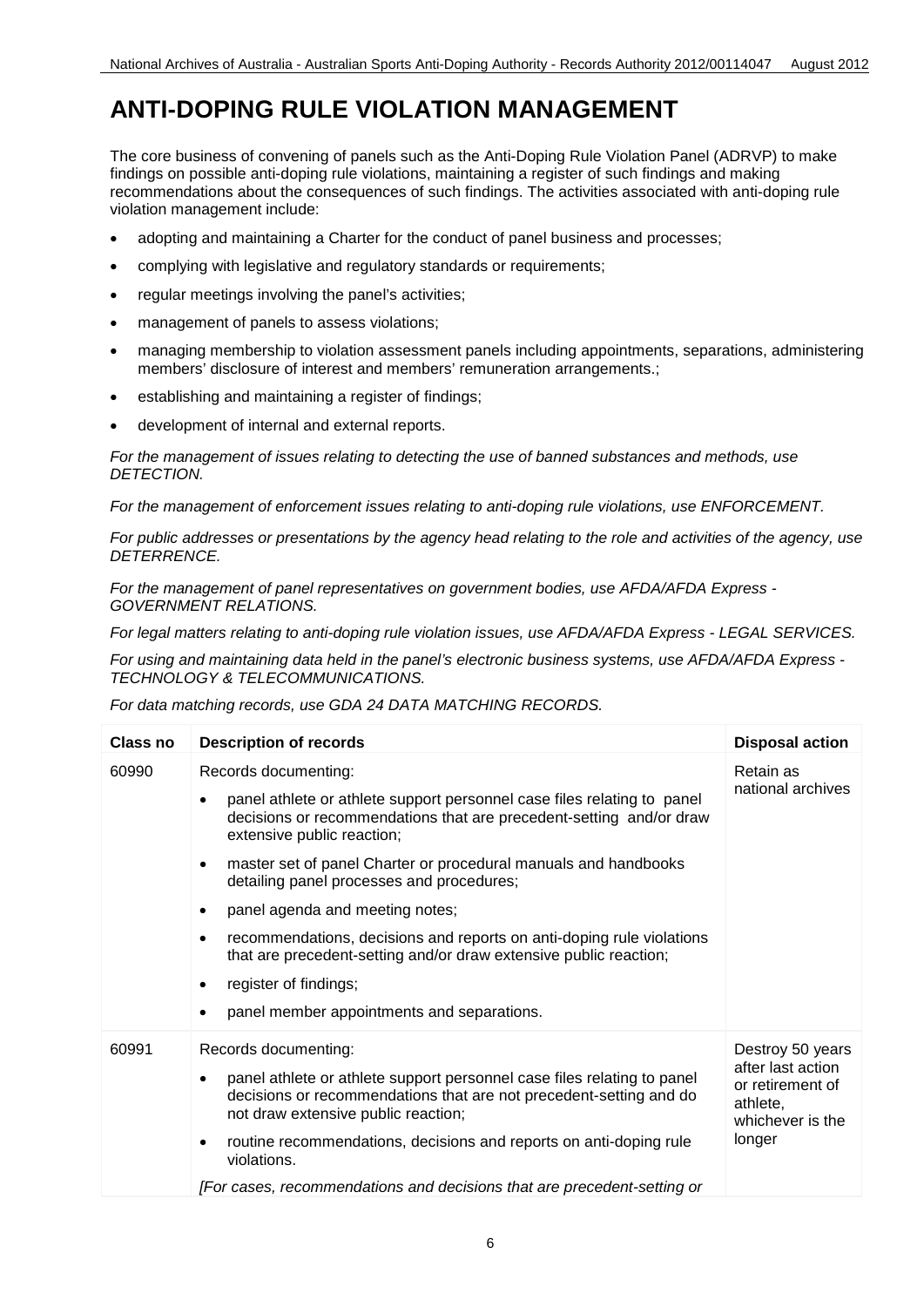## **ANTI-DOPING RULE VIOLATION MANAGEMENT**

| Class no | <b>Description of records</b>                                                                                                                                                                                              | <b>Disposal action</b>                |
|----------|----------------------------------------------------------------------------------------------------------------------------------------------------------------------------------------------------------------------------|---------------------------------------|
|          | high profile, use class 60990.]                                                                                                                                                                                            |                                       |
| 60992    | Records documenting:<br>developing and establishing of risk management process;<br>enquiries regarding anti-doping rule violations;<br>٠<br>members' disclosures of interest and remuneration arrangements<br>$\bullet$    | Destroy 10 years<br>after last action |
| 60993    | Records documenting:<br>routine operational administrative tasks supporting the core business;<br>$\bullet$<br>anti-doping rule violation management activities other than those<br>٠<br>covered in classes 60990 - 60992. | Destroy 5 years<br>after last action  |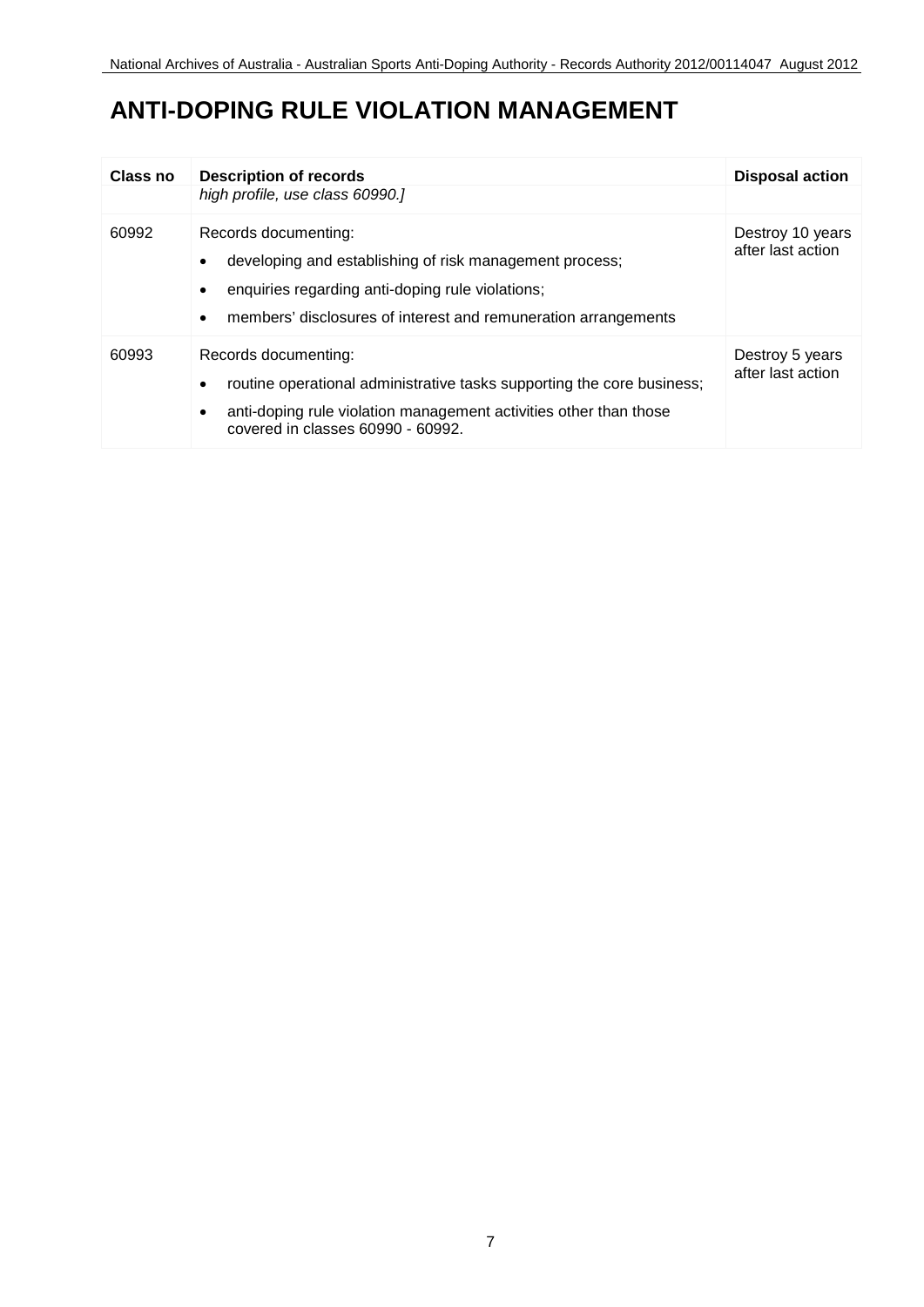# **DETECTION**

The core business of managing a comprehensive anti-doping program through investigating allegations of doping by athletes and athlete support personnel, as well as conducting doping control activities. The activities associated with detection include:

- advising, liaising and meeting with stakeholders, including national and international stakeholders;
- liaison with the World Anti-Doping Agency (WADA) and other external agencies on issues affecting detection programs including prohibited lists and international standards;
- negotiation, establishment, maintenance and review of agreements such as memoranda of understanding for international and national cooperation on suspected doping cases and agreements for the exchange of information;
- planning and conducting anti-doping investigations in relation to athletes and athlete support personnel;
- planning doping control programs including selecting athletes;
- management of internal and external committees;
- complying with legislative, regulatory and voluntary standards or requirements, in particular the World Anti-Doping Code (WADA Code) and the standards made under it;
- designing and implementing detection strategies which ensure that testing is carried out in an effective and efficient manner, such as a test distribution plan;
- ensuring field staff are properly trained and accredited;
- liaison with relevant laboratories in relation to results management;
- evaluation and review of detection management programs and services;
- maintaining and updating protocols on intelligence gathering in relation to athletes and athlete support personnel possibly associated with doping activities;
- internal meetings to ensure information flow is appropriate to conduct activities;
- planning and management of detection projects;
- managing complaints;
- development of internal and external reports;
- conduct of general research into detection issues;
- arranging interpreting service ensuring efficiency and transparency when testing international athletes.

*For the management of enforcement issues relating to anti-doping rule violations, use ENFORCEMENT.*

*For rulings in relation to the confirmed detection of substances, use ANTI-DOPING RULE VIOLATION MANAGEMENT.*

*For public addresses or presentations by the agency head relating to the role and activities of the agency, use DETERRENCE.*

*For presentation of public addresses by agency personnel documenting detection doping issues, use AFDA/AFDA Express - COMMUNITY RELATIONS.*

*For research into therapeutic use issues, including sports doping and safety matters, use MEDICAL ADVISORY COMMITTEE MANAGEMENT.*

*For the financial management of contracted testing services such as invoicing and payment records, use AFDA/AFDA Express - FINANCIAL MANAGEMENT.*

*For the management of agency representatives on government organisations, use AFDA/AFDA Express - GOVERNMENT RELATIONS.*

*For legal matters relating to enforcement of possible anti-doping violation issues, use AFDA/AFDA Express - LEGAL SERVICES.*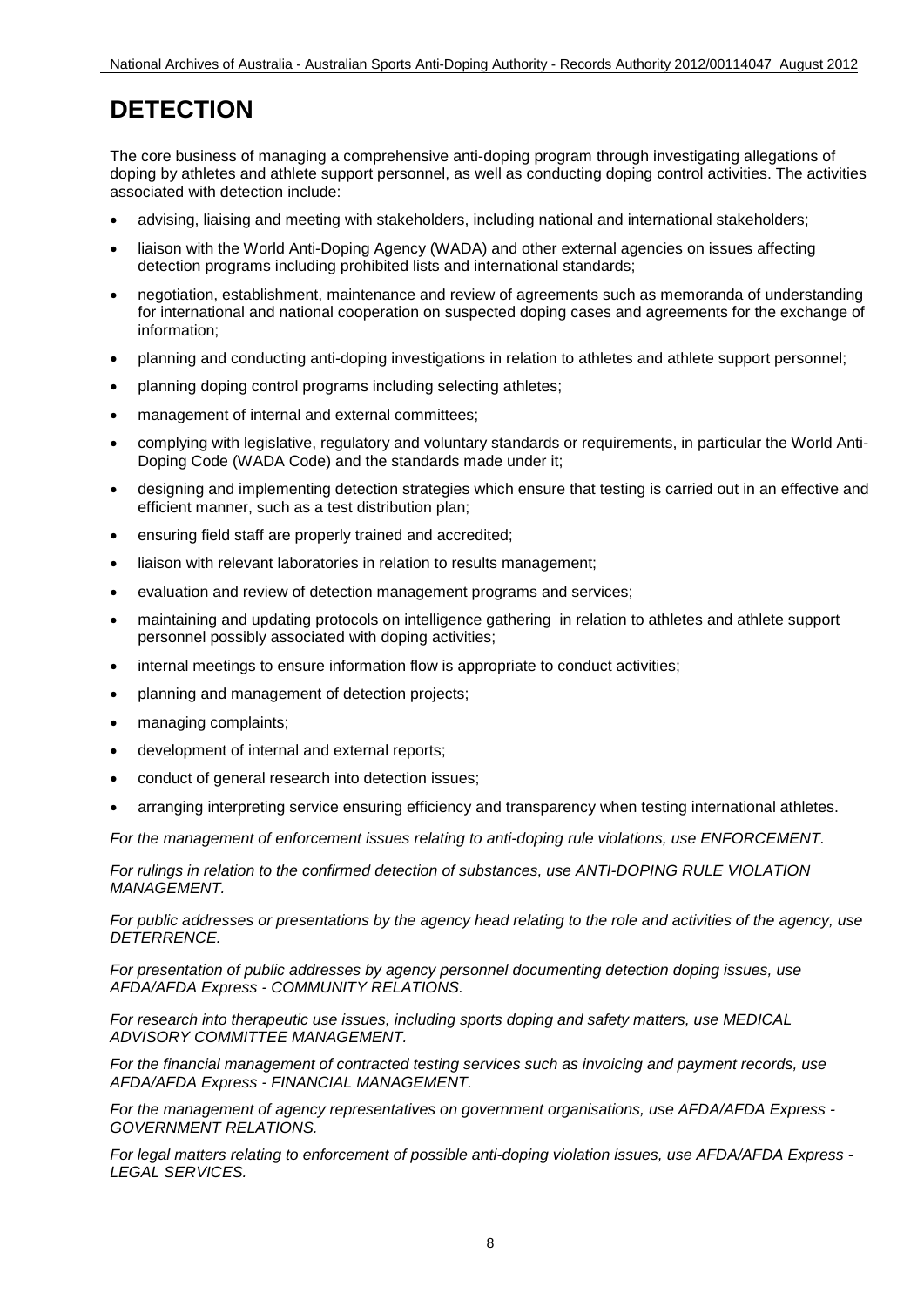# **DETECTION**

*For using and maintaining data held in the organisation's electronic business systems, use AFDA/AFDA Express - TECHNOLOGY & TELECOMMUNICATIONS.*

*For data matching records, use GDA 24 DATA MATCHING RECORDS.*

*For records of the ASADA Advisory Group, use GRA 26 ADVISORY BODIES.*

| Class no. | <b>Description of records</b>                                                                                                                                                                                                                                                                                                                                                                                                                                                                                                                                                                                                                                                                                                                                                                                                                                                                                                                                                                                                                                                                                                                                                                                                                                                                                                                                                                                                                                                                                                                                                                                                                                                                                                                                                                                                                                                                                                                                                                                                                                                                                          | <b>Disposal action</b>                             |
|-----------|------------------------------------------------------------------------------------------------------------------------------------------------------------------------------------------------------------------------------------------------------------------------------------------------------------------------------------------------------------------------------------------------------------------------------------------------------------------------------------------------------------------------------------------------------------------------------------------------------------------------------------------------------------------------------------------------------------------------------------------------------------------------------------------------------------------------------------------------------------------------------------------------------------------------------------------------------------------------------------------------------------------------------------------------------------------------------------------------------------------------------------------------------------------------------------------------------------------------------------------------------------------------------------------------------------------------------------------------------------------------------------------------------------------------------------------------------------------------------------------------------------------------------------------------------------------------------------------------------------------------------------------------------------------------------------------------------------------------------------------------------------------------------------------------------------------------------------------------------------------------------------------------------------------------------------------------------------------------------------------------------------------------------------------------------------------------------------------------------------------------|----------------------------------------------------|
| 60994     | Records documenting:<br>the development of standards for doping control officials, eg the Sample<br>$\bullet$<br><b>Collection Manual;</b><br>the development and implementation of policies in accordance with<br>$\bullet$<br>legislation, regulations and the WADA code;<br>planning and strategic management of athlete testing both domestic<br>$\bullet$<br>and international;<br>advice regarding detection policy or strategies to the Minister and<br>$\bullet$<br>national organisations; advice to athletes and athlete support personnel<br>that sets precedents and/or draws extensive public reaction;<br>final agreements, bilateral arrangements and Memoranda of<br>$\bullet$<br>Understanding with foreign countries, international sporting<br>organisations and law enforcement bodies, including records relating to<br>the establishment, maintenance and review of these agreements;<br>final agreements with domestic stakeholders such as law enforcement<br>$\bullet$<br>agencies eg Australian Federal Police, Australian Customs and Border<br>Protection Service;<br>external committees where the agency provides secretariat support, is<br>$\bullet$<br>the Australian Government's main representative, plays a prominent or<br>central role or high level internal committees such as executive<br>committees, committees that set strategic directions for detection<br>relating to doping control programs, including documents establishing<br>the committee, agendas, final versions of minutes, reports and<br>supporting documentation such as briefing and discussion papers;<br>investigation and intelligence records that set new directions for<br>$\bullet$<br>detection programs and strategies;<br>athlete and athlete support personnel detection case files that are high<br>$\bullet$<br>profile, set precedents and/or draw extensive public reaction;<br>reports for external agencies both national and international involved in<br>$\bullet$<br>assisting with the anti-doping programs;<br>reviewing of the agency's anti-doping operations and programs that | Retain as national<br>archives                     |
| 60995     | lead to changes in strategic direction.<br>Case file records not covered in class 60994 documenting anti-doping<br>detection activities about athletes, athlete support personnel and/or<br>members of national/international sporting organisations.<br>Records include:<br>investigation and intelligence records leading to testing of athletes;<br>$\bullet$<br>doping control testing including testing reports, witness statements,<br>$\bullet$<br>reports of analysis by labs, assessments, medical reports and<br>certificates;                                                                                                                                                                                                                                                                                                                                                                                                                                                                                                                                                                                                                                                                                                                                                                                                                                                                                                                                                                                                                                                                                                                                                                                                                                                                                                                                                                                                                                                                                                                                                                               | Destroy 50 years<br>after retirement of<br>athlete |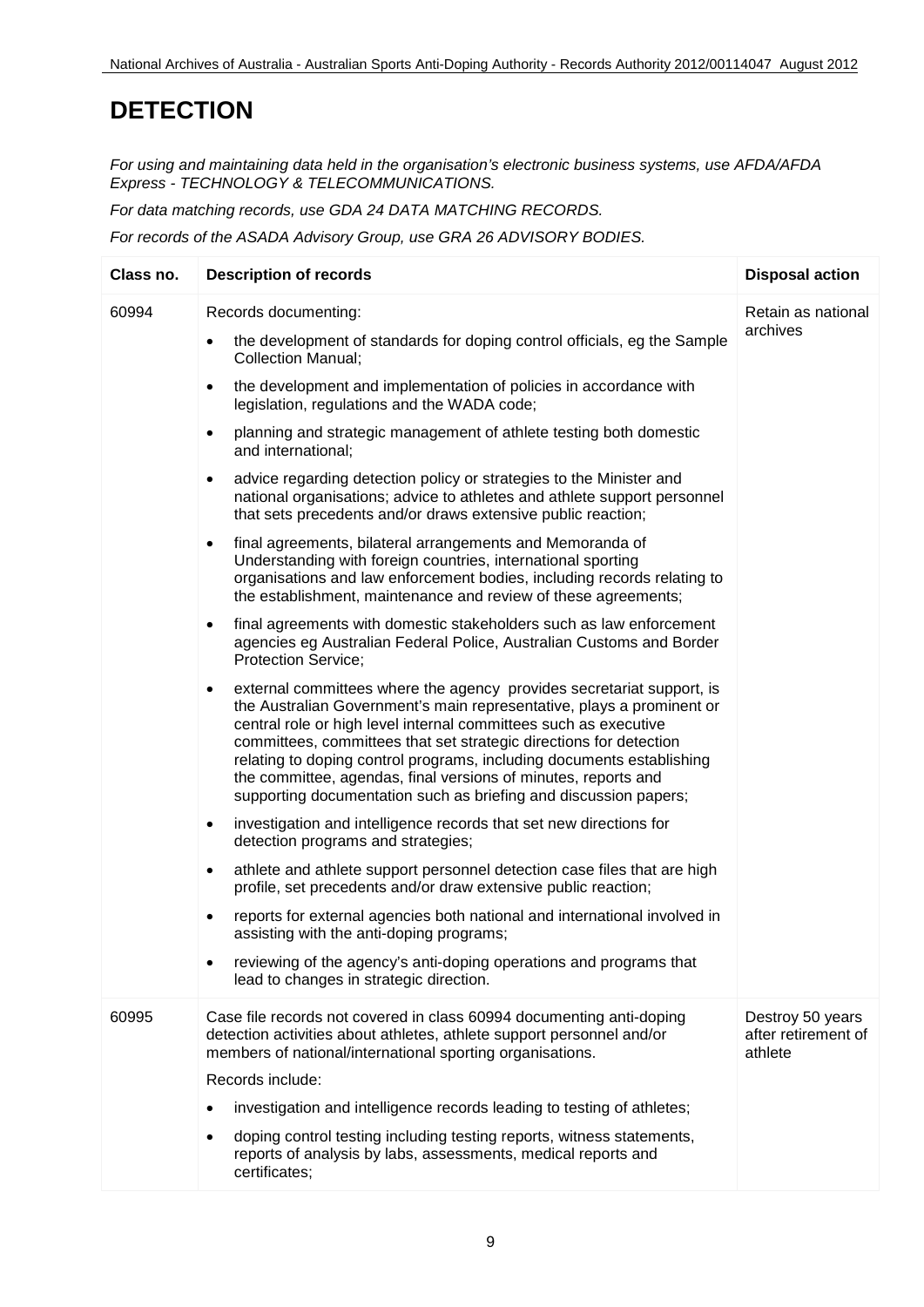# **DETECTION**

|       | agency doping control officials meeting notes and correspondence;<br>$\bullet$                                                                                                                                      |                                                                            |
|-------|---------------------------------------------------------------------------------------------------------------------------------------------------------------------------------------------------------------------|----------------------------------------------------------------------------|
|       | recommendations and decisions supporting doping control of an<br>$\bullet$<br>athlete, eg referral for investigation, legal advice and subsequent action<br>in relation to athlete;                                 |                                                                            |
|       | potential anti-doping rule violations and associated records.<br>$\bullet$                                                                                                                                          |                                                                            |
|       | [For cases that set precedents or draw extensive public reaction, use class<br>60994.]                                                                                                                              |                                                                            |
| 60996 | Records documenting:                                                                                                                                                                                                | Destroy 20 years                                                           |
|       | testing programs for stakeholders, including sample collection and<br>$\bullet$<br>planning;                                                                                                                        | after last action                                                          |
|       | records relating to doping control tests resulting in a negative finding.<br>$\bullet$                                                                                                                              |                                                                            |
| 60997 | Records documenting:                                                                                                                                                                                                | Destroy 10 years                                                           |
|       | management and handling of complaints, made by or on behalf of<br>$\bullet$<br>athletes, athlete support personnel and sporting organisations to the<br>agency;                                                     | after policy, plans<br>and procedures<br>are superseded<br>or last action, |
|       | development and establishment of procedures and anti-doping<br>$\bullet$<br>programs in accordance with legislation, standards, regulations and the<br>WADA Code, eg athletes whereabouts system;                   | whichever is the<br>longer                                                 |
|       | establishment, maintenance and review of agreements with domestic<br>$\bullet$<br>stakeholders such as law enforcement agencies, eg Australian Federal<br>Police, Australian Customs and Border Protection Service; |                                                                            |
|       | project management;<br>$\bullet$                                                                                                                                                                                    |                                                                            |
|       | recommendations and decisions on doping control processes;<br>$\bullet$                                                                                                                                             |                                                                            |
|       | advice not covered in class 60994 regarding detection matters to<br>$\bullet$<br>athletes, athlete support personnel and national and international<br>sporting organisations;                                      |                                                                            |
|       | establishment and functioning of routine internal committees, relating to<br>$\bullet$<br>doping control programs including meeting notes;                                                                          |                                                                            |
|       | liaison with anti-doping organisations and law enforcement agencies<br>$\bullet$<br>both domestic and international in regards to development and<br>maintenance of intelligence related processes;                 |                                                                            |
|       | reviewing of the agency's anti-doping operations and programs that do<br>$\bullet$<br>not result in major changes;                                                                                                  |                                                                            |
|       | maintenance of anti-doping equipment;<br>$\bullet$                                                                                                                                                                  |                                                                            |
|       | investigations and intelligence liaison with external organisations<br>$\bullet$<br>including law enforcement agencies;                                                                                             |                                                                            |
|       | summary record of laboratory sample reports.<br>$\bullet$                                                                                                                                                           |                                                                            |
|       | [For final agreements, high level committees and for reviews that result in<br>major changes, use class 60994.]                                                                                                     |                                                                            |
| 60998 | Records documenting:                                                                                                                                                                                                | Destroy 5 years                                                            |
|       | routine operational administrative tasks supporting the core business;<br>$\bullet$<br>detection activities other than those covered in classes 60994 - 60997.<br>$\bullet$                                         | after last action                                                          |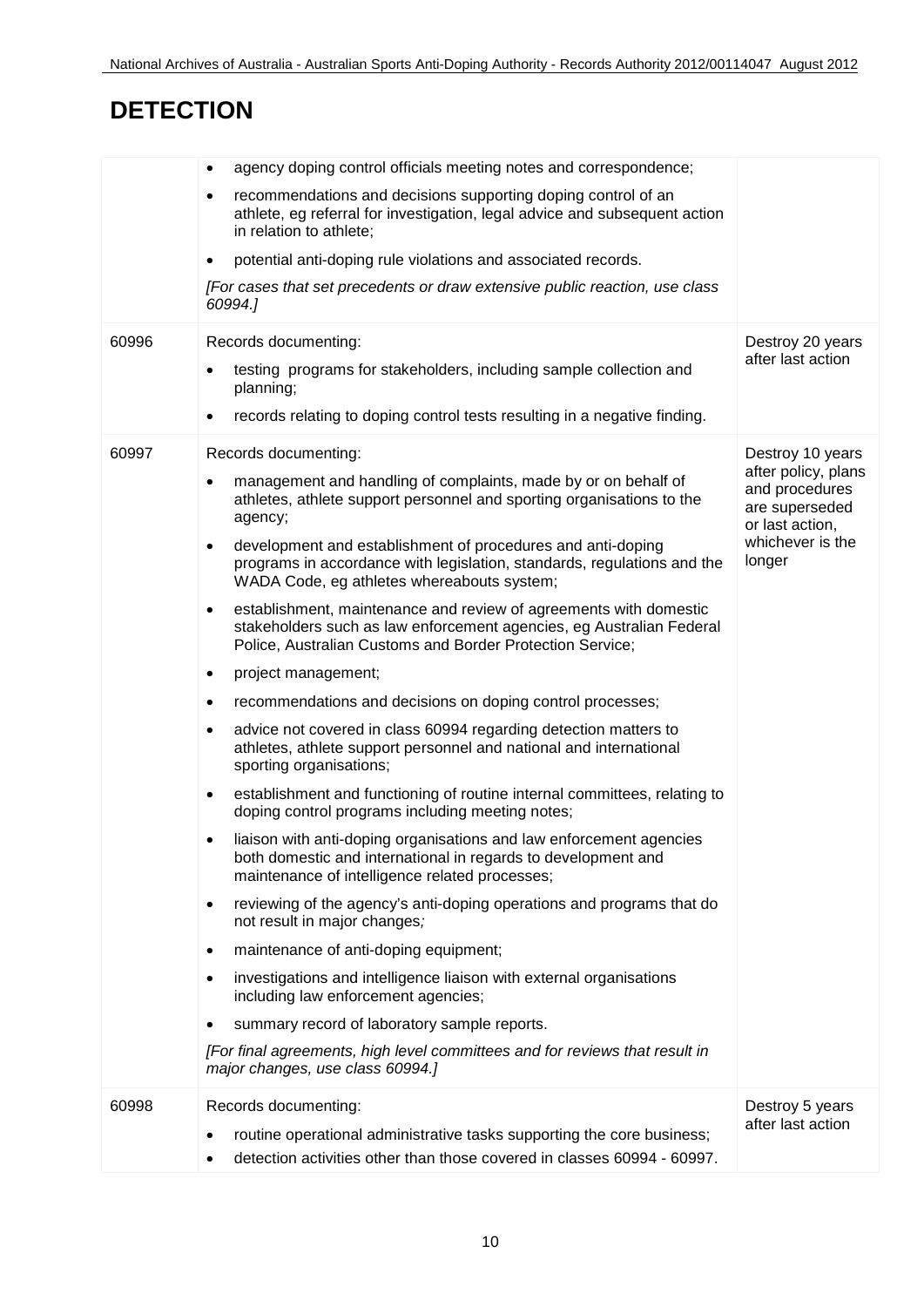## **DETERRENCE**

The core business of ensuring that sport anti-doping policies and activities reflect the WADA Code and the UNESCO Convention against Doping in Sport. This includes informing athletes and athlete support personnel of the dangers of doping in sport and deterring them from engaging in behaviours that go against the concept of pure performance. The activities associated with deterrence include:

- advising and meeting with stakeholders;
- managing monitoring of doping deterrence programs including education;
- promoting anti-doping awareness to athletes, support persons and sporting organisations;
- management of internal and external committees and task forces;
- arranging and/or attending conferences relating to deterring doping in sport;
- monitoring doping deterrence services to agency customers;
- developing and managing the education of athletes and other stakeholders about their rights and obligations in doping in sport;
- providing information, education, medical and other advisory services to athletes, athlete support personnel and sporting organisations, including disseminating the Prohibited List;
- evaluation and review of deterrence programs and services;
- liaison meetings with national and international stakeholders;
- meetings involving internal business units;
- planning and management of doping deterrence projects;
- developing and reviewing of policies, procedures and guidelines;
- development of internal and external reports;
- representation of the agency internationally on doping deterrence matters;
- research into doping deterrence issues;
- development and implementation of industry standards for external agencies including contribution to the development of WADA standards and the development of anti-doping policies with national sporting organisations;
- developing and managing deterrence services to athletes including athlete support personnel and sporting organisations.

*For research into therapeutic use issues*, including sports doping and safety matters, *use Medical Advisory Committee Management.*

*For presentation of media releases by agency personnel documenting doping enforcement issues, use AFDA/AFDA Express - COMMUNITY RELATIONS.*

*For using and maintaining data held in the organisation's electronic business systems, use AFDA/AFDA Express - TECHNOLOGY & TELECOMMUNICATIONS.*

*For data matching records, use GDA 24 DATA MATCHING RECORDS.*

*For records of the ASADA Advisory Group, use GRA 26 ADVISORY BODIES.*

| Class no | <b>Description of records</b>                                                                                                                                                                                                                                                         | <b>Disposal action</b>         |
|----------|---------------------------------------------------------------------------------------------------------------------------------------------------------------------------------------------------------------------------------------------------------------------------------------|--------------------------------|
| 60999    | Records documenting:<br>finalised programs and products that promote doping deterrence in<br>٠<br>national sport including educational material, eg National Anti-Doping<br>Education Framework, Anti-Doping Education Model and Anti-doping<br>Education Model, the Prohibited List; | Retain as<br>national archives |
|          | anti-doping education policies and policies for delivering services to<br>٠<br>promote doping deterrence in national sport, eg approved anti-doping                                                                                                                                   |                                |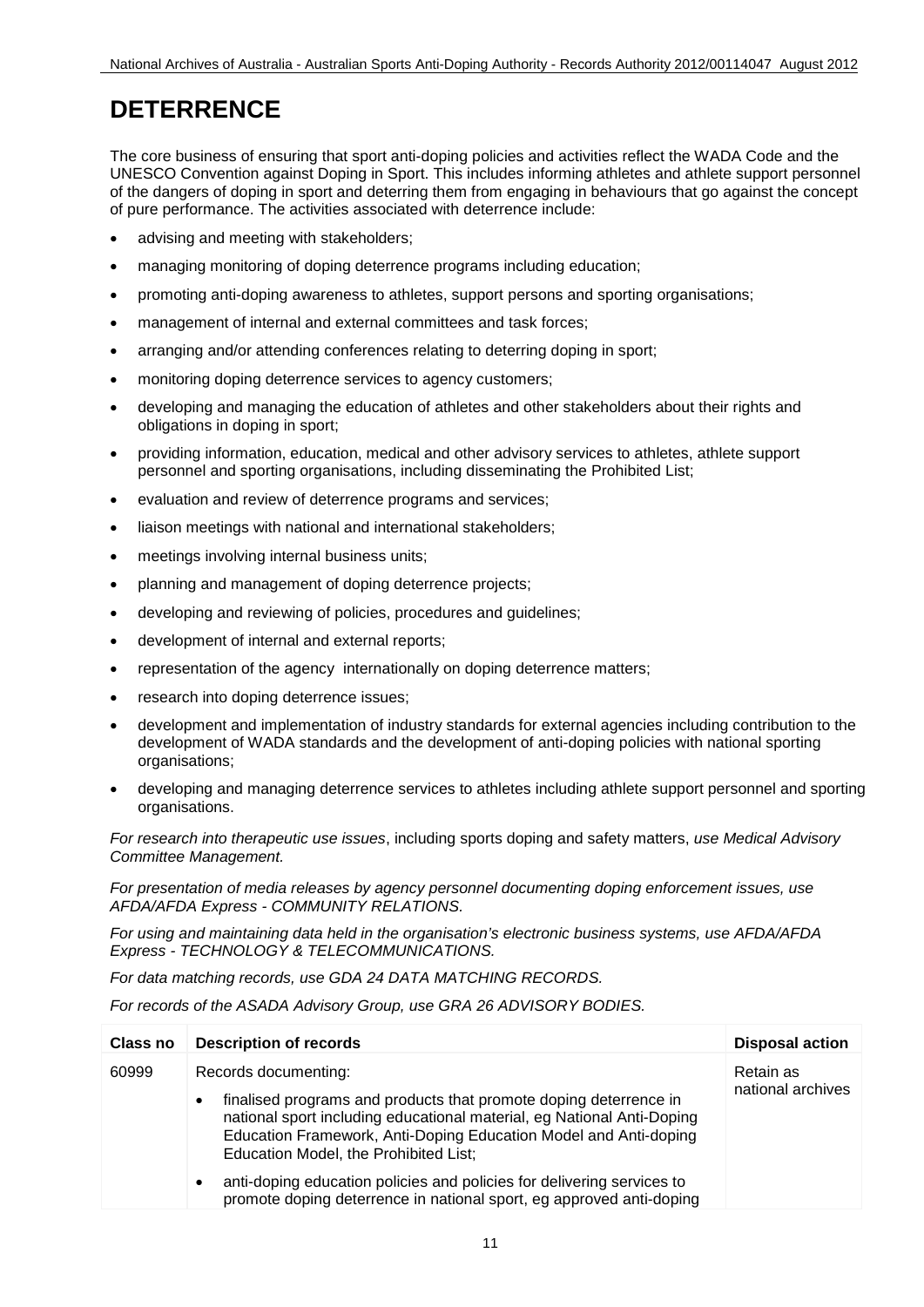# **DETERRENCE**

| <b>Class no</b> | <b>Description of records</b>                                                                                                                                                                                   | <b>Disposal action</b>                                                                                      |
|-----------------|-----------------------------------------------------------------------------------------------------------------------------------------------------------------------------------------------------------------|-------------------------------------------------------------------------------------------------------------|
|                 | policies for national sporting organisations;                                                                                                                                                                   |                                                                                                             |
|                 | liaison and meetings with stakeholders including the Minister and<br>$\bullet$<br>international and national entities;                                                                                          |                                                                                                             |
|                 | advice to the Minister and national organisations; advice on matters that<br>$\bullet$<br>set precedents and/or draw extensive public reaction;                                                                 |                                                                                                             |
|                 | public addresses or presentations by agency head, eg conference<br>$\bullet$<br>presentations.                                                                                                                  |                                                                                                             |
| 61000           | Records documenting:                                                                                                                                                                                            | Destroy 20 years                                                                                            |
|                 | plans and products to measure the effectiveness of education solutions<br>in meeting learning objectives, eg Anti-Doping Education Evaluation<br>Strategy;                                                      | after last action                                                                                           |
|                 | records documenting liaison and meetings with stakeholders, other than<br>$\bullet$<br>the Minister, international and national entities.                                                                       |                                                                                                             |
|                 | [For consultation and meetings with stakeholders such as the Minister and<br>international and national entities, use class 60999.]                                                                             |                                                                                                             |
| 61001           | Records documenting:                                                                                                                                                                                            | Destroy 10 years                                                                                            |
|                 | routine advice by the agency to athletes, support persons and national<br>$\bullet$<br>sporting organisations supporting doping deterrence issues;                                                              | after policy,<br>plans and<br>procedures are<br>superseded or<br>last action,<br>whichever is the<br>longer |
|                 | monitoring doping deterrence programs against legislative<br>$\bullet$<br>requirements and anti-doping regulations;                                                                                             |                                                                                                             |
|                 | provision of doping deterrence promotional material to national and<br>$\bullet$<br>international athletes, support persons and organisations;                                                                  |                                                                                                             |
|                 | development of education programs, products and services for national<br>$\bullet$<br>athletes, athlete support personnel and sporting organisations including<br>designs for National Curriculum and Syllabus; |                                                                                                             |
|                 | education business and strategic planning policies, practices and<br>٠<br>procedures;                                                                                                                           |                                                                                                             |
|                 | participant attendance records;<br>٠                                                                                                                                                                            |                                                                                                             |
|                 | presenter management;                                                                                                                                                                                           |                                                                                                             |
|                 | the Education Product Reference Guide.                                                                                                                                                                          |                                                                                                             |
|                 | [For significant advice, for finalised programs, products and services<br>and for final research outcomes, use class 60999.]                                                                                    |                                                                                                             |
| 61002           | Records documenting:                                                                                                                                                                                            | Destroy 5 years                                                                                             |
|                 | routine operational administrative tasks supporting the core business;                                                                                                                                          | after last action                                                                                           |
|                 | deterrence activities other than those covered in classes 60999 -<br>61001.                                                                                                                                     |                                                                                                             |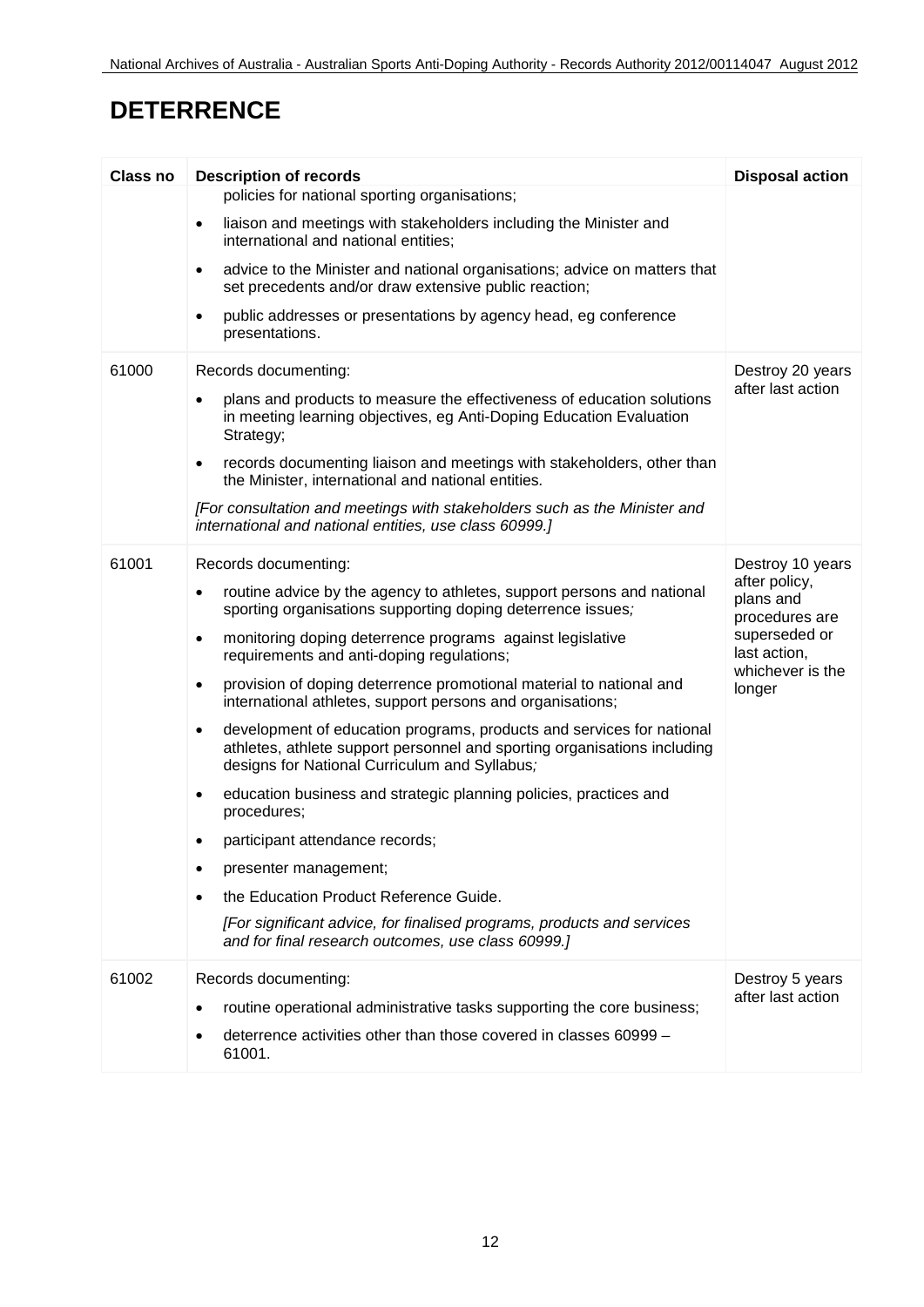# **ENFORCEMENT**

The core business of managing the enforcement of potential anti-doping rule violations by athletes and athlete support personnel. Also includes the agency preparing and presenting anti-doping rule violation (ADRV) cases involving athletes or athlete support personnel to the Court of Arbitration for Sport and other sports tribunals to determine violations/sanctions.

The activities associated with enforcement include:

- advising and meeting with stakeholders and judicial organisations:
- negotiation, establishment, maintenance and review of agreements with international and national organisations to ensure preservation of confidentiality in the exchange of information;
- management of internal and external committees and task forces;
- evaluating and reviewing anti-doping enforcement programs;
- managing sanctions imposed on athletes or athlete support personnel as a result of ADRVs;
- participating in external inquiries involving doping enforcement issues;
- planning and management of doping enforcement projects;
- developing and reviewing of policies, procedures and guidelines;
- identification and registering of doping tests of athletes where an ADRV has occurred or is disputed;
- developing internal and external reports;
- conducting general research into anti-doping enforcement issues;
- preparing and forwarding submissions to courts and tribunals regarding potential ADRV cases.

*For the management of issues relating to detecting the use of banned substances and methods, use DETECTION.*

*For rulings in relation to the confirmed detection of substances, use ANTI-DOPING RULE VIOLATION MANAGEMENT.*

#### *For public addresses or presentations by the agency head relating to the role and activities of the agency, use DETERRENCE.*

*For research into doping deterrence issues, sports doping and safety issues, use DETERRENCE.*

*For activities associated with liaising with bodies carrying out inquiries, and participating in them relating to doping enforcement issues, use AFDA/AFDA Express - GOVERNMENT RELATIONS or AFDA/AFDA Express - COMMUNITY RELATIONS.*

*For legal matters relating to doping enforcement issues, use AFDA/AFDA Express - LEGAL SERVICES.*

*For using and maintaining data held in the organisation's electronic business systems, use AFDA/AFDA Express - TECHNOLOGY & TELECOMMUNICATIONS.*

*For data matching records, use GDA 24 DATA MATCHING RECORDS.*

*For records of the ASADA Advisory Group, use GRA 26 ADVISORY BODIES.*

| Class no | <b>Description of records</b>                                                                                                                            | <b>Disposal action</b> |
|----------|----------------------------------------------------------------------------------------------------------------------------------------------------------|------------------------|
| 61003    | Records documenting:                                                                                                                                     | Retain as              |
|          | development and establishment of enforcement policies;<br>$\bullet$                                                                                      | national archives      |
|          | advice to the Minister and national organisations; advice that sets<br>٠<br>precedents and/or draws extensive public reaction;                           |                        |
|          | case files for athletes including possible appeals against anti-doping<br>٠<br>rule violation findings eg appeals to the Court of Arbitration for Sport; |                        |
|          | agency statements and submissions on compliance or proposed<br>$\bullet$<br>changes to external rules, policies or procedures;                           |                        |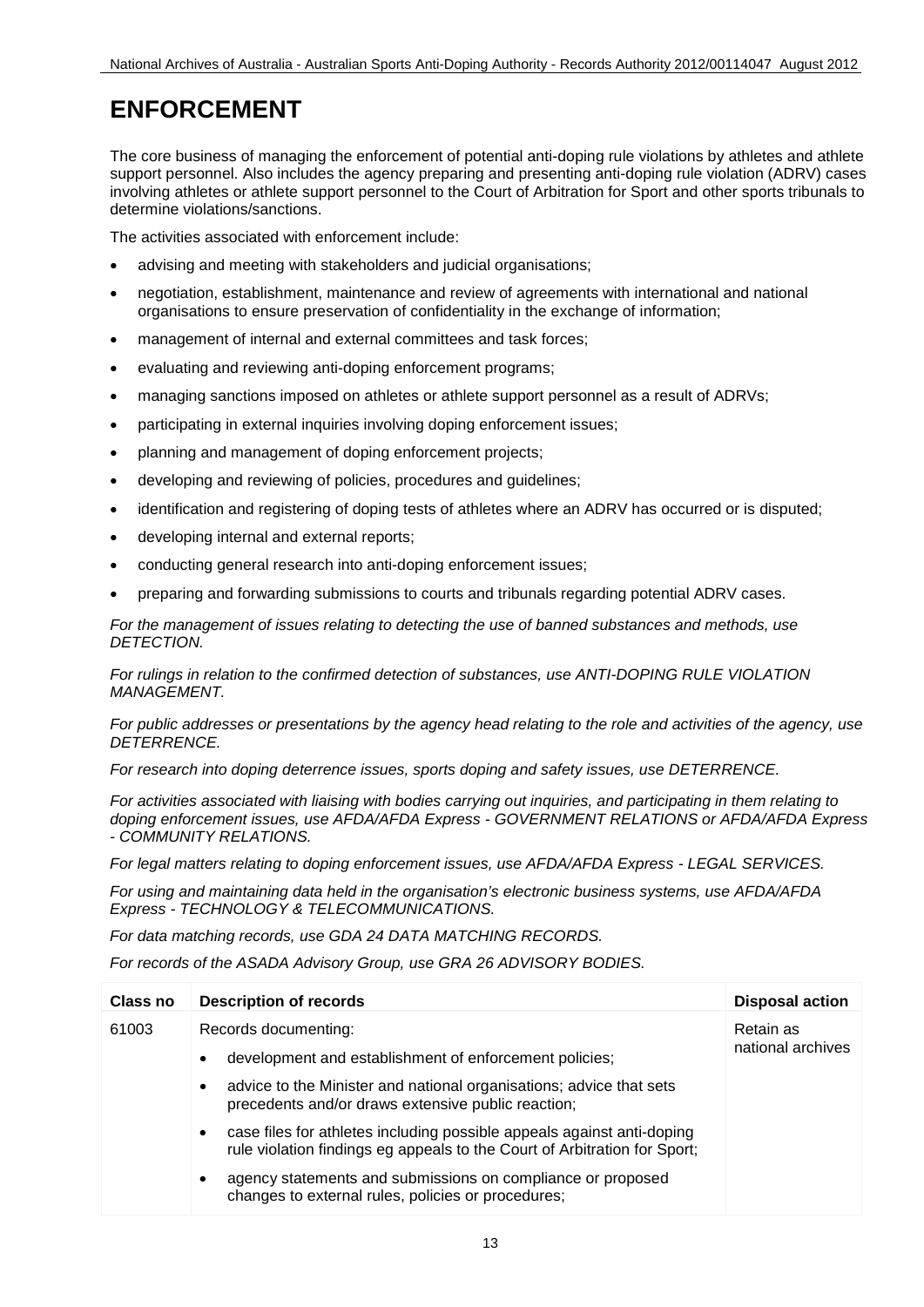# **ENFORCEMENT**

| Class no | <b>Description of records</b>                                                                                                                                                                                                                                                                                                                                                                                                                                                                                                                                                                                                                                              | <b>Disposal action</b>                   |
|----------|----------------------------------------------------------------------------------------------------------------------------------------------------------------------------------------------------------------------------------------------------------------------------------------------------------------------------------------------------------------------------------------------------------------------------------------------------------------------------------------------------------------------------------------------------------------------------------------------------------------------------------------------------------------------------|------------------------------------------|
|          | internal and external reports, including evaluations and reviews,<br>$\bullet$<br>resulting in change to strategic direction;                                                                                                                                                                                                                                                                                                                                                                                                                                                                                                                                              |                                          |
|          | high level internal committees, eg executive level committees that set<br>$\bullet$<br>strategic agendas.                                                                                                                                                                                                                                                                                                                                                                                                                                                                                                                                                                  |                                          |
| 61004    | Records documenting:<br>routine advice by the agency to athletes, support persons and national<br>٠<br>sporting organisations;<br>internal and external reports, including evaluations and reviews, that do<br>$\bullet$<br>not result in change of strategic direction;<br>transcripts of evidence given by agency officers;<br>$\bullet$<br>records relating to advice, committee work, ADRV infringements, and<br>investigations;<br>ADRV athlete sanctions eg liaison with national sporting organisations;<br>٠<br>liaison with external agencies;<br>$\bullet$<br>internal committees for routine matters including meeting notes;<br>project and action plans.<br>٠ | Destroy 10<br>years after last<br>action |
|          | [For significant advice, for reports that lead to strategic change and for<br>agenda-setting committees, use class 61003.]                                                                                                                                                                                                                                                                                                                                                                                                                                                                                                                                                 |                                          |
| 61005    | Records documenting:<br>routine operational administrative tasks supporting the core business;<br>٠<br>enforcement activities other than those covered in classes 61003 -<br>61004.                                                                                                                                                                                                                                                                                                                                                                                                                                                                                        | Destroy 5 years<br>after last action     |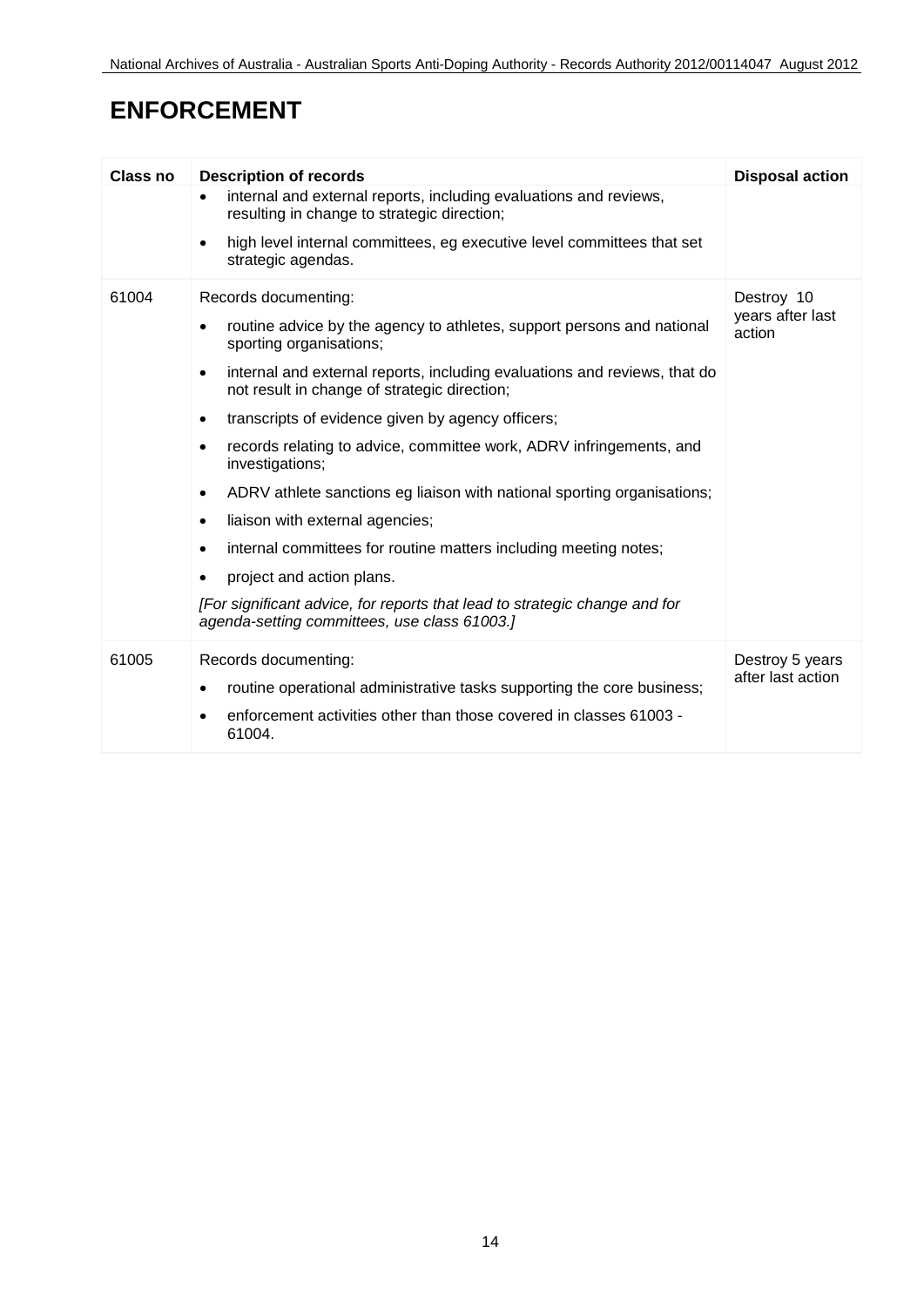#### **MEDICAL ADVISORY COMMITTEE MANAGEMENT**

The core business of approving applications by athletes to use prohibited substances/methods for legitimate therapeutic purposes and providing expert medical advice about doping and drugs in sport.

The exemption for therapeutic use of prohibited substances or methods by certain athletes requires the approval of a qualified panel of medical experts. This role is currently performed by the Australian Sports Drug Medical Advisory Committee, which operates as the Australian Therapeutic Use Exemption Committee. It functions within the framework of relevant legislation and regulations complying with the *ASADA Act* and National Anti-Doping Scheme as well as the WADA Code and the International Standard for Therapeutic Use Exemptions. The activities associated with this core business include:

- providing advice to ASADA on sports doping and safety issues;
- conducting investigations and providing additional medical and scientific expertise to help assess test results;
- providing expert medical advice to drug testing laboratories;
- providing expert medical advice on matters heard by anti-doping tribunals;
- providing advice to national sporting organisations about sports doping and safety issues:
- participating in a review or appeal related to a decision made by the medical advisory committee;
- complying with legislative and regulatory standards or requirements;
- handling public enquiries about the committee's work;
- evaluation and review of processes involving therapeutic use exemption applications;
- liaison meetings with national and international stakeholders;
- meetings involving the committee's activities;
- managing membership to violation assessment panels including appointments, separations, administering members' disclosure of interest and members' remuneration arrangements.;
- management of therapeutic use exemption applications by athletes;
- developing and reviewing of policies, procedures and guidelines;
- ensuring privacy principles are applied when handling sports therapeutic exemption applications;
- taking security measures to protect therapeutic use exemption information;
- development of internal and external reports;
- general research into therapeutic use exemption issues, including sports doping and safety matters;
- establishing and sustaining proper risk management principles;
- providing input into the development and implementation of the International Standard for Therapeutic Use Exemptions.

*For public addresses or presentations by the agency head relating to the role and activities of the agency, use DETERRENCE.*

*For research into doping deterrence issues, sports doping and safety issues, use DETERRENCE.*

*For the management of committee representatives on government bodies, use AFDA/AFDA Express - GOVERNMENT RELATIONS.*

*For legal matters relating to therapeutic use exemption issues, use AFDA/AFDA Express - LEGAL SERVICES.*

*For using and maintaining data held in the committee's electronic business systems, use AFDA/AFDA Express - TECHNOLOGY & TELECOMMUNICATIONS.*

*For data matching records, use GDA 24 DATA MATCHING RECORDS.*